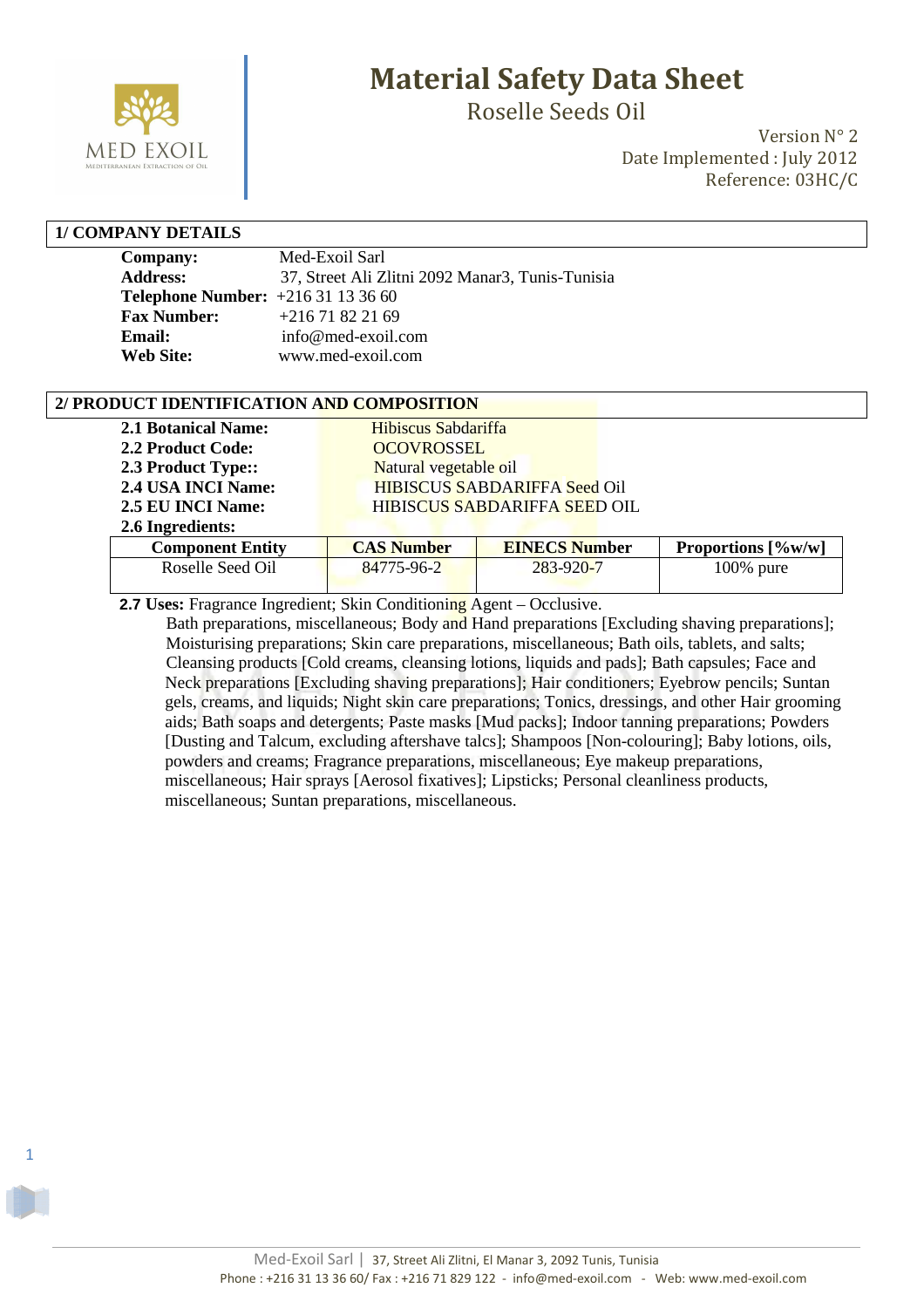

Roselle Seeds Oil

Version N° 2 Date Implemented : July 2012 Reference: 03HC/C

#### **3/ HAZARD IDENTIFICATION**

| 3.1 Physical - Chemical Hazards   |                                                                                                                                                    |
|-----------------------------------|----------------------------------------------------------------------------------------------------------------------------------------------------|
| <b>Explosion:</b>                 | None identified.                                                                                                                                   |
| <b>Flammable:</b>                 | Combustible liquid produces oxides of carbon when burning.                                                                                         |
| Oxidizing:                        | Not applicable.                                                                                                                                    |
| <b>Toxic:</b>                     | None identified.                                                                                                                                   |
| <b>Radioactive:</b>               | Not applicable.                                                                                                                                    |
| <b>Corrosive:</b>                 | None identified.                                                                                                                                   |
| <b>Miscellaneous:</b>             | None identified.                                                                                                                                   |
| <b>3.2 Environmental Hazards:</b> | None identified.                                                                                                                                   |
| 3.3 Health Hazards                |                                                                                                                                                    |
|                                   | <b>Acute Effects: Swallowed: Non-toxic, However excessive ingestion of liquid can</b><br>cause                                                     |
|                                   | gastric distress and mild diarrhea.                                                                                                                |
| Eye:                              | May cause mild irritation.                                                                                                                         |
| Skin:                             | None established                                                                                                                                   |
| <b>Inhalation:</b>                | May be harmful.                                                                                                                                    |
| <b>Chronic Effects:</b>           | None established.                                                                                                                                  |
| <b>Mutagenic Effects:</b>         | None established.                                                                                                                                  |
| <b>Reproductive Effects:</b>      | None established.                                                                                                                                  |
| <b>Carcinogenic Effects:</b>      | None established.                                                                                                                                  |
| <b>Sensitisation:</b>             | None established.                                                                                                                                  |
| <b>Infectious:</b>                | None established.                                                                                                                                  |
| <b>Other Effects:</b>             | Combustion Products are harmful if inhaled and can irritate the<br>eyes & respiratory system. Contact with heated material may<br>result in burns. |

#### **4/ FIRST AID 4.1 Eye Contact:** Flush immediately with clean water for at least 15 minutes. Ensure irrigation under eyelids. Do not try to remove contact lenses unless trained. Contact a physician as necessary. **4.2 Skin Contact:** Remove any contaminated clothing and footwear. Clean before re-use. Wash affected areas thoroughly with soap and water for at least 15 minutes. Contact a physician as necessary. **4.3 Inhalation:** Remove from the exposure to fresh air. If breathing has stopped, administer artificial respiration and oxygen if available. Contact a physician as necessary. **4.4 Ingestion:** Do Not induce vomiting. Wash out mouth with water and give water slowly to dilute [as much as casualty can comfortably drink] provided person is conscious. Never give liquid to a person showing signs of being sleepy or with reduced awareness; i.e. becoming unconsciousness. Contact a physician or local poison control centre immediately. If vomiting occurs, lean patient forward or place on left side [head-down position, if possible] to maintain open airway and prevent aspiration. **4.5 Burns:** Quickly immerse affected area in cold water for at least 20 minutes. Contact a physician immediately. Bandage lightly with a sterile dressing. Treat for shock if required. Lay patient down. Keep warm and rested. Transport to hospital, or doctor. **4.6 Advice to Doctor:** Treat symptomatically. Note the nature of this product.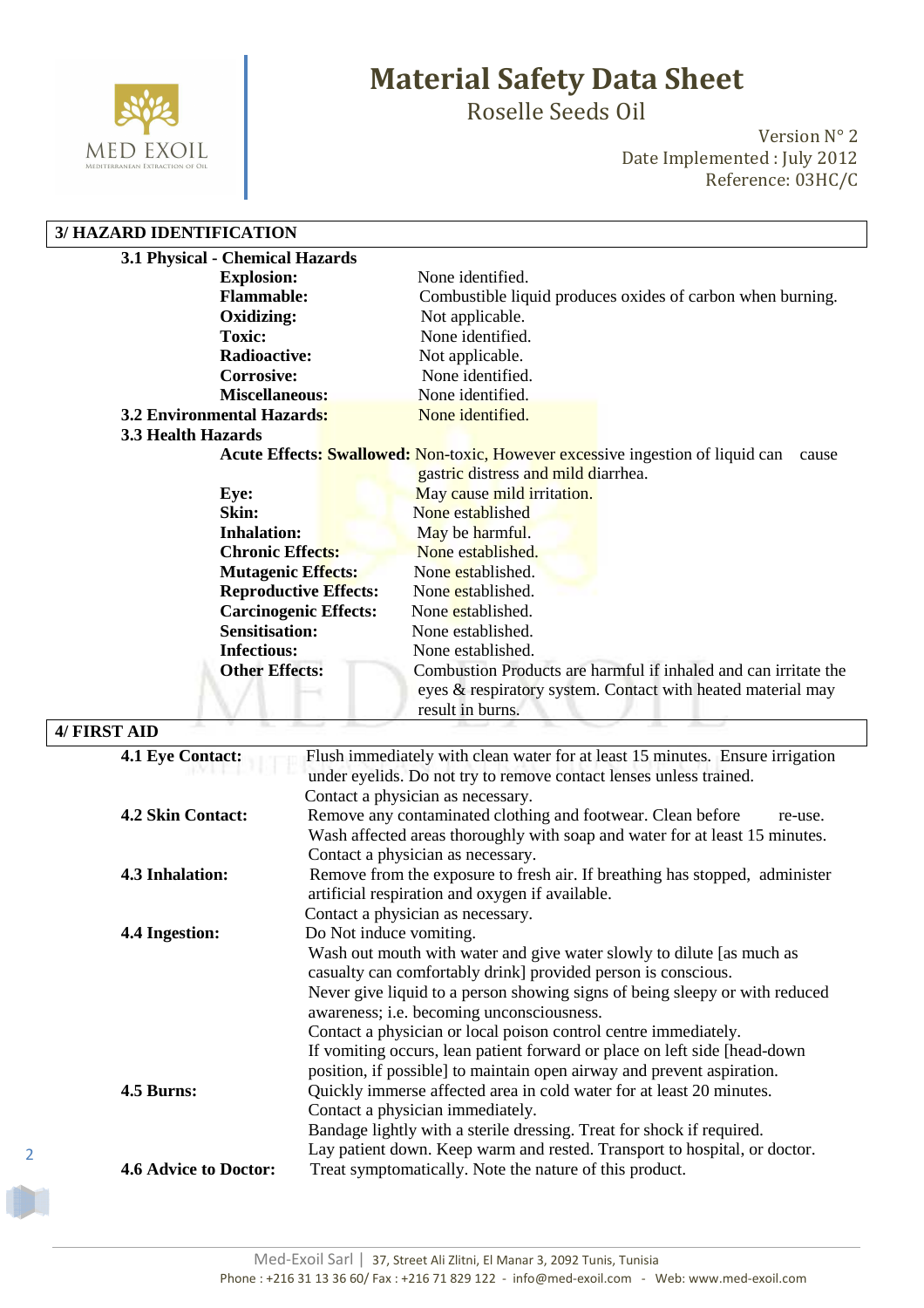

3

# **Material Safety Data Sheet**

Roselle Seeds Oil

Version N° 2 Date Implemented : July 2012 Reference: 03HC/C

| <b>5/ FIRE FIGHTING MEASURES</b>                                         |                                                                      |  |
|--------------------------------------------------------------------------|----------------------------------------------------------------------|--|
| 5.1 Extinguishing Media:                                                 | Carbon Dioxide; Dry Chemical; Universal-Type Foam.                   |  |
| 5.2 Unsuitable Extinguishing Media: Water Spray; Others not established. |                                                                      |  |
| 5.3 Unusual Firefighting Hazards: None identified.                       |                                                                      |  |
| <b>5.4 Special Procedures:</b>                                           | Determine the need to evacuate or isolate the area according to your |  |
|                                                                          | local emergency plan.                                                |  |
| <b>5.5 Protective Equipment:</b>                                         | Self-contained breathing apparatus and protective clothing should be |  |
|                                                                          | worn when fighting fires involving essential oils or chemicals.      |  |
| <b>5.6 Combustion Products:</b>                                          | Oxides of carbon.                                                    |  |
| <b>5.7 Contact Point:</b>                                                | Dial 198E mergency in case of fire [In Tunisia] or Local Emergency   |  |
|                                                                          | <b>Authority [Out of Tunisia].</b>                                   |  |

| <b>6.1 Personal Precautions:</b>      | Use of self-contained breathing apparatus is recommended for any         |
|---------------------------------------|--------------------------------------------------------------------------|
|                                       | major chemical spill. Refer also to section 8.                           |
| <b>6.2 Safety Precautions:</b>        | Eliminate ALL ignition sources. Ventilate area. Determine the need to    |
|                                       | evacuate or isolate the area according to your local emergency plan;     |
| <b>6.3 Environmental Precautions:</b> | Keep away from drains, surface and ground water.                         |
|                                       | Report spills to appropriate Authorities if required.                    |
| <b>6.4 Methods For Cleaning Up:</b>   | Contain spill and recover free product. Absorb remainder on              |
|                                       | vermiculite or other suitable absorbent material. Wipe small spills with |
|                                       | cloth. Clean with hot water and detergent. Refer also to Section 13. for |
|                                       | disposal procedures.                                                     |
|                                       |                                                                          |
|                                       |                                                                          |

| 7/ SAFE HANDLING AND STORAGE INFORMATION              |                                                                         |  |
|-------------------------------------------------------|-------------------------------------------------------------------------|--|
| 7.1 Handling:                                         | Avoid inhalation and contact with skin and eyes. Good personal          |  |
|                                                       | hygiene practices should be used. Wash after any contact, before breaks |  |
|                                                       | and meals, and at the end of the work period. Contaminated clothing     |  |
|                                                       | and shoes should be cleaned before re-use.                              |  |
| 7.2 Storage:                                          | Not a hazardous material. Not a Scheduled Poison.                       |  |
|                                                       | Containers should be kept closed in order to minimise contamination.    |  |
|                                                       | Store in a cool, dry, well ventilated place protected from light.       |  |
|                                                       | Refrigeration storage recommended.                                      |  |
|                                                       | Keep from extreme heat and away from ALL sources of ignition.           |  |
| 7.3 Unsuitable Packaging Materials: None established. |                                                                         |  |
| <b>7.4 Special Procedures:</b>                        | None established.                                                       |  |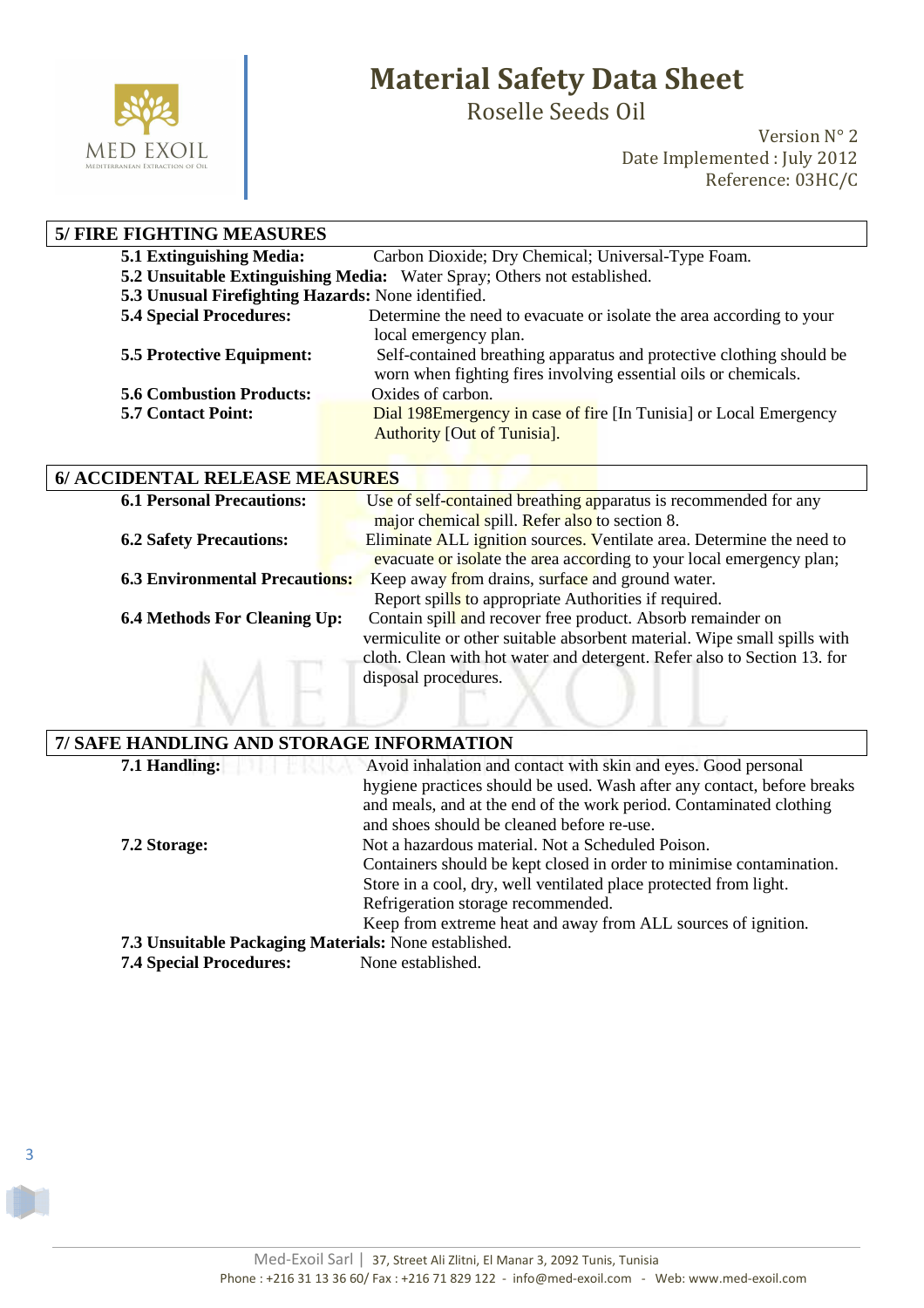

Roselle Seeds Oil

Version N° 2 Date Implemented : July 2012 Reference: 03HC/C

### **8/ EXPOSURE CONTROLS AND PERSONAL PROTECTION**

| <b>8.1 Respiratory Protection:</b>                  | None generally required. Use NIOSH approved respirator in confined    |  |
|-----------------------------------------------------|-----------------------------------------------------------------------|--|
|                                                     | areas or if ventilation is inadequate.                                |  |
| <b>8.2 Ventilation Protection:</b>                  | Ensure adequate ventilation to keep exposure levels to a minimum.     |  |
|                                                     | General exhaust is recommended.                                       |  |
| <b>8.3 Eye Protection:</b>                          | Using goggles or face shield is recommended.                          |  |
| <b>8.4 Protective Gloves:</b>                       | Using chemical resistant gloves is recommended.                       |  |
| <b>8.5 Protective Clothing:</b>                     | Using chemical resistant clothing is recommended.                     |  |
| <b>8.6 Protective Equipment:</b>                    | An eyewash fountain and / or safety shower should be available in the |  |
|                                                     | work area.                                                            |  |
| 8.7 Special Engineering Controls: None established. |                                                                       |  |
| <b>8.8 Note:</b>                                    | These precautions are for room temperature handling. Use at elevate   |  |
|                                                     | temperature or aerosol / spray applications may require additional    |  |
|                                                     | precautions                                                           |  |
| 9/ STABILITY AND REACTIVITY                         |                                                                       |  |

| 9.1 Stability:                                                                               | Chemically stable, non hazardous material.               |  |
|----------------------------------------------------------------------------------------------|----------------------------------------------------------|--|
|                                                                                              | This material presents no significant reactivity hazard. |  |
| 9.2 Conditions to Avoid:                                                                     | None established.                                        |  |
| 9.3 Materials to Avoid:                                                                      | Strong acids, strong alkalis and oxidizing agents.       |  |
| 9.4 Flammability:                                                                            | Combustible liquid.                                      |  |
| 9.5 Hazardous Polymerization: Will not occur.                                                |                                                          |  |
| 9.6 Hazardous Combustion or Decomposition Products: Carbon monoxide and unidentified organic |                                                          |  |

compounds may be formed during combustion.

#### **10/ TOXICOLOGICAL INFORMATION**

| <b>10.1 Acute Toxicity</b>        |                                           |
|-----------------------------------|-------------------------------------------|
| $LD50$ [Oral]:                    | Not tested on animals – So not available. |
| LD50 [Dermal]:                    | Not tested on animals – So not available. |
| LC50 [Inhalation]:                | Not tested on animals – So not available. |
| <b>10.2 Exposure Limits</b>       |                                           |
| <b>OSHA TWA:</b>                  | None established.                         |
| <b>OSHA STEL:</b>                 | None established.                         |
| <b>ACGIH TWA:</b>                 | None established.                         |
| <b>ACGIH STEL:</b>                | None established.                         |
| <b>NOHSC TWA:</b>                 | None established                          |
| <b>NOHSC STEL:</b>                | None established.                         |
| <b>10.3 Short Term Toxicity:</b>  | None established.                         |
| <b>10.4 Long Term Toxicity:</b>   | None established.                         |
| <b>10.5 Human Exposure Tests:</b> | None established.                         |

#### **11/ ECOLOGICAL INFORMATION**

4

| 11.1 Eco-toxicity:                                                                            | None established. Avoid pollution to soil, rivers and the ocean. |  |
|-----------------------------------------------------------------------------------------------|------------------------------------------------------------------|--|
| 11.2 Mobility:                                                                                | Low mobility in the soil.                                        |  |
| <b>11.3 Persistence &amp; Degradability:</b> Low persistence level and readily biodegradable. |                                                                  |  |
| 11.4 Bio-accumlative Potential: None established.                                             |                                                                  |  |
| 11.5 Other Adverse Effects:                                                                   | None established.                                                |  |
|                                                                                               |                                                                  |  |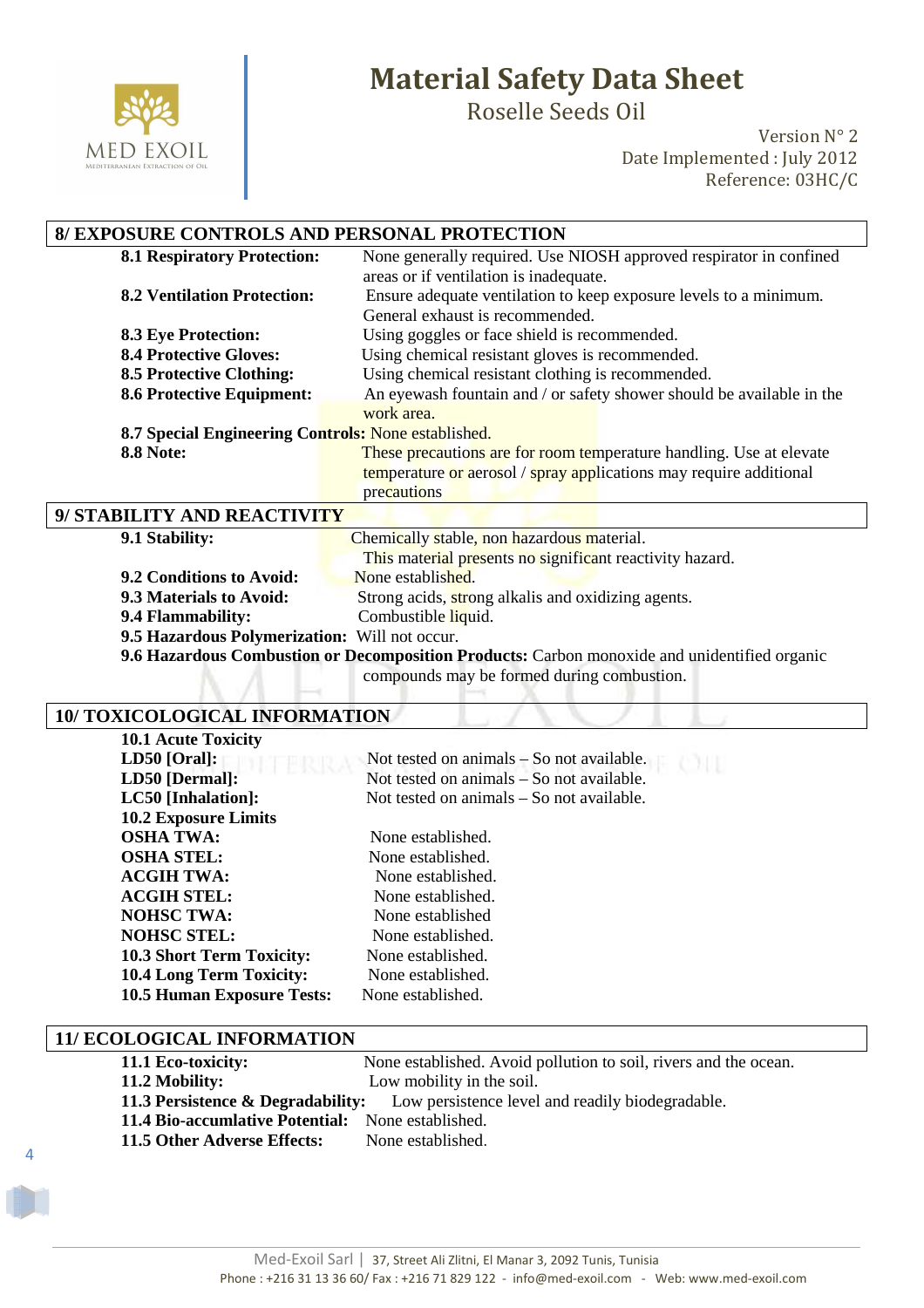

Roselle Seeds Oil

Version N° 2 Date Implemented : July 2012 Reference: 03HC/C

| <b>12/ DISPOSAL CONSIDERATION</b>                                 |                                                                         |  |
|-------------------------------------------------------------------|-------------------------------------------------------------------------|--|
| <b>12.1 Waste Material:</b>                                       | Place material and / or absorbent into sealed containers and dispose of |  |
|                                                                   | in accordance with current applicable laws and regulations.             |  |
|                                                                   | Refer to local Authority advice.                                        |  |
| <b>12.2 Contaminated Packaging:</b>                               | Dispose of in accordance with current applicable laws and regulations.  |  |
|                                                                   | Refer to local Authority advice.                                        |  |
| <b>12.3 Note:</b>                                                 | Empty containers can have residues, gases and mists.                    |  |
|                                                                   | Use the proper Waste Disposal Methods & Procedures for Empties as       |  |
|                                                                   | well.                                                                   |  |
| <b>13/ TRANSPORT INFORMATION</b>                                  |                                                                         |  |
| 13.1 Transportation:                                              | Not Dangerous Goods according to criteria of the Dangerous Goods        |  |
|                                                                   | Code for Transport by Road and Rail. No special transport required.     |  |
|                                                                   | Not to be transported with Classes 1 [Explosives], 2.1 [Flammable       |  |
|                                                                   | Gases] [nb this applies only when in bulk], 2.3 [Poisonous Gases], 4.2  |  |
|                                                                   | [Spontaneously Combustible Substances], 5.1 [Oxidising Agents], 5.2     |  |
|                                                                   | [Organic Peroxides], 7 [Radioactive Substances].                        |  |
| <b>13.2 Proper Shipping Name:</b>                                 | Not Regulated.                                                          |  |
| 13.3 UN Number:                                                   | Not allocated.                                                          |  |
| 13.4 Packaging Group:                                             | Not allocated.                                                          |  |
| 13.5 DG Class:                                                    | Not allocated.                                                          |  |
| <b>13.6 Poison Schedule:</b>                                      | Not Scheduled.                                                          |  |
| 13.7 Hazchem Code:                                                | Not allocated                                                           |  |
| <b>14/ REGULATORY INFORMATION</b>                                 |                                                                         |  |
| 14.1 Risk Symbols:                                                | Not allocated.                                                          |  |
| 14.2 Risk Phrases:                                                | Not allocated.                                                          |  |
| 14.3 Safety Phrases:                                              | Not allocated.                                                          |  |
|                                                                   | Not allocated.                                                          |  |
| <b>14.4 Warning Statements:</b><br><b>14.5 Safety Directions:</b> | Not allocated.                                                          |  |
| <b>14.6 Standard Statements:</b>                                  | Not allocated                                                           |  |
|                                                                   |                                                                         |  |

#### **15/ ADDITIONAL INFORMATION**

#### **15.1 QUALITY DECLARATION**

At Med-Exoil we firmly believe that Quality Control is of the utmost importance and it is imperative that the most meticulous tests are carried out for every product in our range.

Uncompromising quality is a responsibility, which we take seriously.

The most rigorous processes are implemented to determine the purity and potency of sourced oils & raw materials.

By maintaining this intense level of Quality Control and Developing New Methods & Techniques, Med-Exoil can ensure Superior Quality Products.

This Roselle seed Oil has been tested and it conforms to our High Standard Quality requirements.

#### **15.2 DISCLAIMER**

5

The information contained in this Certificate of Analysis and Material Safety Data Sheet are obtained from current and reliable sources. Med-Exoil provides the information contained herein in good faith but makes no representation as to its comprehensiveness or accuracy. This Material Safety Data Sheet summarises our best current knowledge of the health and safety hazard information of the product. This document is thus, intended only as a guide to the appropriate precautionary handling of the material by properly trained personnel using this product.

Individuals receiving this information must exercise their independent judgment in determining its appropriateness for a particular purpose. As the ordinary or otherwise use(s) of this product is outside the